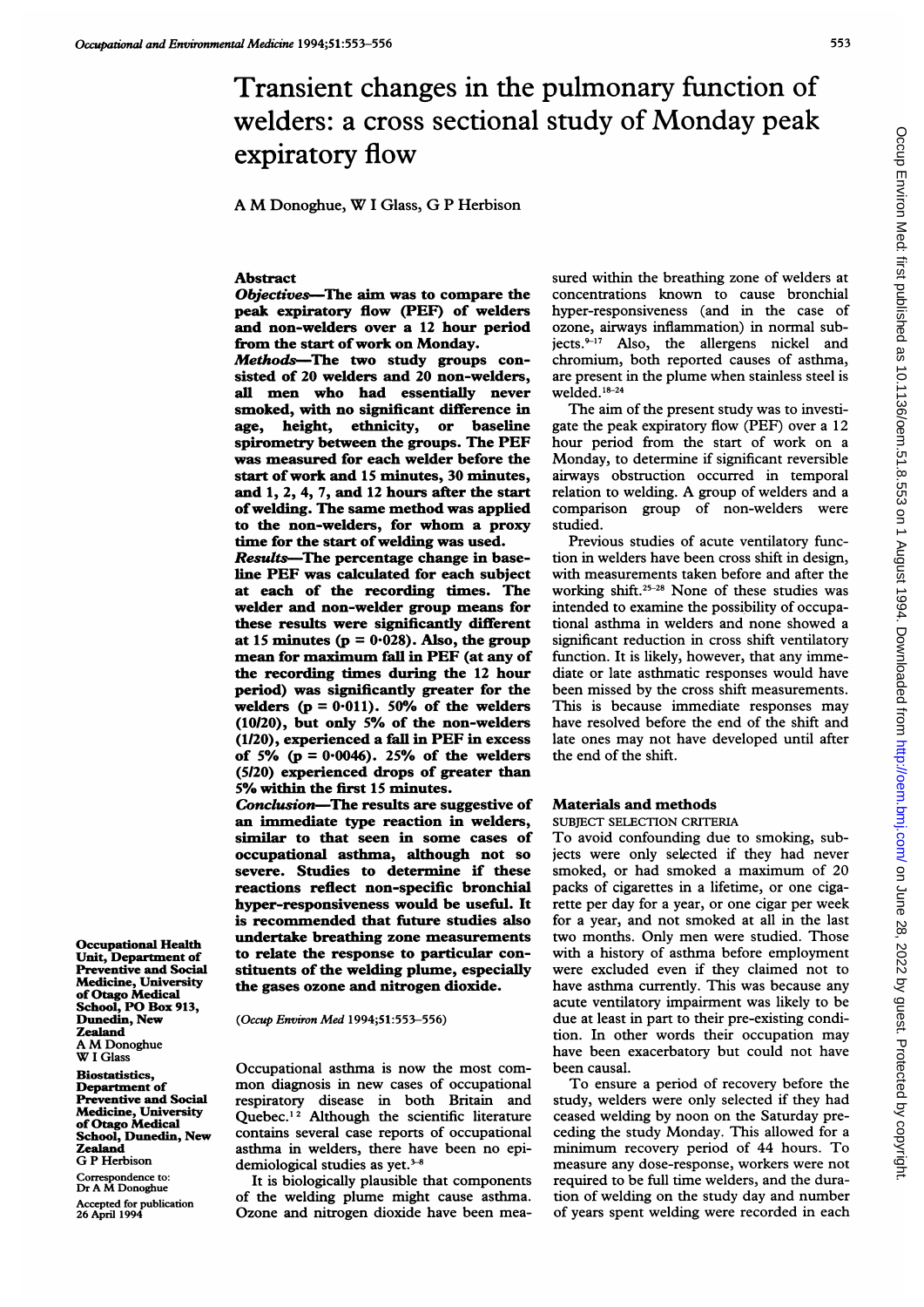Table 1 Age, height, ethnicity, start time, FEV, FVC, and FEV, FVC results

|                              | Welders $(n = 20)$<br>Mean (95% CI)        | Non-welders $(n = 20)$<br>Mean (95% CI)    | p Value      |  |
|------------------------------|--------------------------------------------|--------------------------------------------|--------------|--|
| Age $(y)$                    | $32.6(28.0 - 37.2)$                        | $27.9(24.4 - 31.4)$                        | 0.11         |  |
| Height (m)<br>Ethnicity (n): | $1.79(1.75-1.83)$                          | $1.80(1.76 - 1.84)$                        | 0.69         |  |
| Caucasian                    | 17                                         | 17                                         |              |  |
| Maori                        |                                            |                                            |              |  |
| Polynesian                   | 2                                          | 2                                          |              |  |
| Start time                   | 0923 (0857-0948)                           | 0919 (0904-0933)                           | 0.81         |  |
| FEV <sub>1</sub> (1)         | $4.0(3.69 - 4.31)$                         | $4.12(3.92 - 4.32)$                        | 0.53         |  |
| FVC(1)<br>FEV./FVC (%)       | $4.86(4.46 - 5.26)$<br>$82.8(79.6 - 86.0)$ | $4.87(4.59 - 5.15)$<br>$84.8(82.5 - 87.1)$ | 0.97<br>0.32 |  |

case. The welders included in the study were required to be welding on the morning of the Monday study.

Subjects in the non-welder comparison group were required to have never worked as a welder or undertaken any welding in their leisure time.

## STUDY GROUPS

## Group 1: welders

Twenty one male electric arc welders who fulfilled the selection criteria were selected from eight engineering companies in Dunedin. Twenty (95%) agreed to participate in the study. The participating companies were of a similar size and undertook similar work to others in Dunedin. Table <sup>1</sup> lists the age, height, ethnicity, and baseline spirometry data for the welders. One welder gave a history of hay fever or eczema but none gave a history of asthma. All welding was performed in large workshops with no confined space or outdoor welding.

#### Group 2: comparison group of non-welders

Twenty one non-welders who fulfilled the selection criteria were selected from two companies in Dunedin. Twenty (95%) agreed to participate in the study. Table <sup>1</sup> lists the age, height, ethnicity, and baseline spirometry data for the non-welders. The companies from which the non-welders were derived were selected (1) because they employed workers who were exposed to a similar temperature environment and undertook a similar level of physical exercise, factors both known to influence bronchial responsiveness; (2) because they did not involve exposure to agents known to cause occupational asthma; (3) because they employed workers of a similar socioeconomic background to the welders.

One of the companies employed workers in a large factory working on a slow assembly line and the other employed workers who were outside most of the time undertaking maintenance of the grounds. Three of the non-welders gave a history of hay fever or eczema but none gave a history of asthma. Both groups were studied for a three month period so as to minimize any seasonal variation in the ambient temperature.

## MEASUREMENTS OF VENTILATORY FUNCTION Baseline spirometry was undertaken on the morning of the study just before the start of work. Each worker's height was measured

with a steel tape measure and recorded to the nearest cm. Spirometry was performed with a calibrated Microlab 3300 electronic spirometer. After ensuring that each subject was able to perform a satisfactory forced expiratory manoeuvre, the forced expiratory volume in one second  $(FEV_1)$  and forced vital capacity (FVG) were recorded for three such manoeuvres. Then baseline peak expiratory flows (PEF) were measured with Mini Wright peak flow meters. Similarly three recordings of PEF were made for each subject on each occasion. For the analysis of the spirometry and PEF data, the best of the three results was used.

Welders were then requested to report when they were ready to start welding. They were followed to the area of the workshop in which they were working and the time at which they first started welding for the day was recorded. Subsequently three PEF measurements were taken at each of the following times after the start of welding: 15 minutes, 30 minutes, one hour, two hours, four hours, seven hours, and 12 hours. To ensure the accurate recording of both time and PEF, each welder was approached in the workshop at the correct time and the results were recorded. The final 12 hour recordings were made by the welders at home. All of the PEF measurements for any given worker were made with the same Mini Wright meter, which was assigned to him at the start of the study day and taken home for the final 12 hour recordings. The 12 hour recordings and Mini Wright meters were then collected the next morning.

The procedure was identical for the nonwelders except that an arbitrary start time was assigned to each worker at a time similar to that at which welding generally started. The same seven Mini Wright meters were used for the entire study.

## STATISTICAL ANALYSIS

The significance of differences between the mean values of study variables for the two groups were calculated by  $t$  test; 95% confidence intervals (95% CIs) were also calculated for these study variables. The significance of differences in the prevalence of falls in peak flow in excess of 5% were calculated by  $\chi^2$  test. The 5% level was selected as it clearly divided the results of the two groups.

## ETHICS COMMITTEE APPROVAL

The study was given approval by the Otago Area Health Board ethics committee. All subjects gave their informed written consent.

#### Results

Table <sup>1</sup> lists the age, height, ethnicity, start time, and baseline spirometry data for the two groups. The start time is the time at which welding began, or the proxy for this, in the non-welder group. None of these characteristics was significantly different for the two groups.

Table 2 lists for each welder the maximum percentage fall in PEF sustained on the study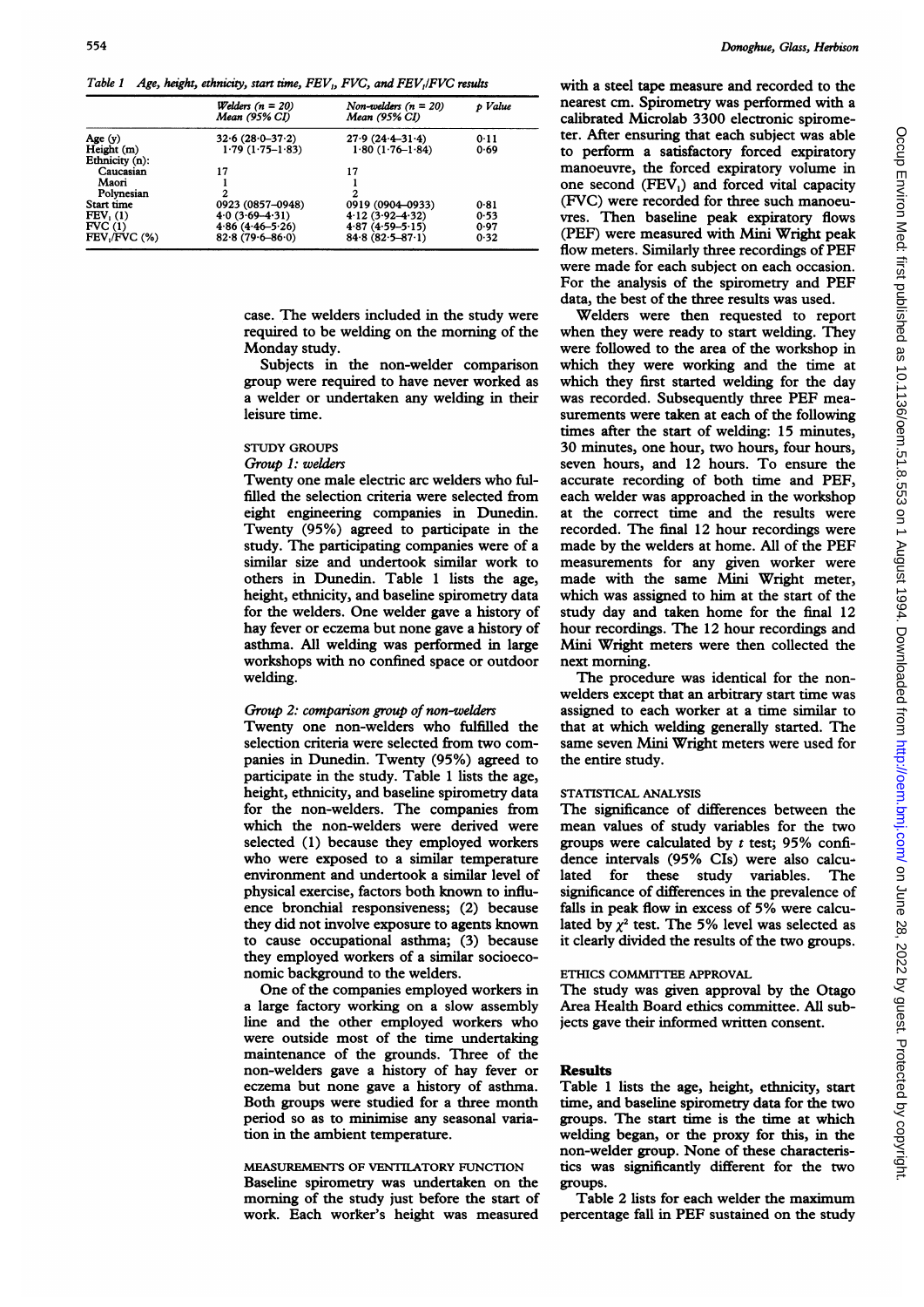Table 2 Individual welder data

| Subject | Max drop in<br>$PEF$ $(\%)$ | Welding time<br>today/h | Number of years<br>of welding | Welding method | Base metal   | Respirator Atopy |     |
|---------|-----------------------------|-------------------------|-------------------------------|----------------|--------------|------------------|-----|
|         | $-1.64$                     |                         |                               | <b>MIG/MAG</b> | MS           | Nil              | No  |
| 2       | $-2.90$                     |                         |                               | <b>MIG/MAG</b> | МS           | Nil              | No  |
| 3       | $-9.72$                     | 6.5                     |                               | MMA, MIG/MAG   | МS           | <b>DHM</b>       | No  |
| 4       | - 6.35                      | 6                       |                               | <b>MIG/MAG</b> | МS           | Nil              | No  |
| 5       | $-6.67$                     | 4.5                     | 25                            | MIG/MAG        | MS           | Nil              | No  |
| 6       | $-4.35$                     | 3.5                     | 2                             | MMA, MIG/MAG   | мs           | Nil              | No  |
| 7       | 2.50                        | 4                       |                               | MMA            | MS           | Nil              | No  |
| 8       | $-1.64$                     | $\overline{c}$          |                               | <b>MIG/MAG</b> | МS           | Nil              | No  |
| 9       | $-8.45$                     | 3                       |                               | <b>MIG/MAG</b> | МS           | Nil              | No  |
| 10      | $-3.23$                     |                         |                               | MMA            | МS           | Nil              | No  |
| 11      | $-1.56$                     | 3.5                     | 20                            | TIG            | SS           | Nil              | No  |
| 12      | $-3.51$                     |                         | 3                             | MIG/MAG, TIG   | MS, SS       | Nil              | No  |
| 13      | $-9.52$                     | 0.25                    | 9                             | TIG            | SS           | Nil              | No  |
| 14      | $-1.39$                     | 2                       |                               | TIG            | SS           | Nil              | No  |
| 15      | $-12.24$                    | 2.5                     | 32                            | <b>MMA</b>     | МS           | Nil              | No  |
| 16      | $-8.00$                     | 7                       | 9                             | <b>MMA</b>     | МS           | <b>DHM</b>       | Yes |
| 17      | 1.47                        |                         | 14                            | <b>MMA</b>     | MS           | <b>DHM</b>       | No  |
| 18      | $-6.67$                     | 3.5                     | 25                            | MMA, TIG       | MS, SS, GALV | Nil              | No  |
| 19      | – 6·67                      | 0.5                     | 36                            | MMA            | МS           | Nil              | No  |
| 20      | $-6.45$                     | 3                       | 15                            | <b>MIG/MAG</b> | <b>GALV</b>  | PAP              | No  |
| Mean    | $-4.8$                      | $3-4$                   | $12 - 0$                      |                |              |                  |     |
| 95%CI   | $-6.5$ to $-3.2$            | $2.6$ to $4.3$          | $7.6$ to $16.4$               |                |              |                  |     |

For Max drop in PEF (%), values with negative sign represent decreases in PEF from baseline. MMA = manual metal arc welding; MIG = metal inert gas welding; MAG = metal active gas welding; TIG = tungsten inert gas welding; MS = mild steel; SS = stain-<br>less steel; GALV = galvanised; DHM = disposable half mask; PAP = powered air purifier; Atopy det hayfever or eczema.

day, the duration of welding on the study day, the number of years of welding experience, the welding method(s) and base metal(s) used on the study day, the details of any respirator use, and the atopic state.

The percentage change in baseline PEF was calculated for each subject at each of the recording times by:

% change =  $((PEFt—PEFb)/PEFb) \times 100$ 

where  $PEFt = PEF$  at recording time t;

PEFb = PEF at baseline.

Table 3 gives the group data. The welder and non-welder group means for these results were significantly different at  $15$  minutes ( $p =$ 0-028). The difference between the means was of a similar magnitude at 30 minutes, one hour, and two hours. p Values are not given for these as the interdependence of the results at different times could invalidate their use. Also the group mean for maximum drop in PEF (at any of the recording times during the 12 hour period) was significantly greater for the welders ( $p = 0.011$ ).

None of the welders had the 20% drop in PEF regarded as diagnostic of asthma; however 50% of the welders (10 of 20) but only 5% of the non-welders (one of 20) experienced a drop in PEF in excess of  $5\%$  (p = 0-0046). Five of these welders experienced falls of greater than 5% within the first <sup>15</sup> minutes.

No correlation was found between individual maximum falls in PEF and either years of welding experience or number of hours spent welding on the study day (see discussion). No

Table 3 Percentage changes of baseline PEF at specified times

|                  | Welders<br>Mean (95% CI)       | Non-welders<br>Mean (95% CI)    | p Value     |
|------------------|--------------------------------|---------------------------------|-------------|
| $15 \text{ min}$ | $-1.67$ ( $-3.45$ to 0.11)     | $+0.79(-0.29 \text{ to } 1.87)$ | $p = 0.028$ |
| $30 \text{ min}$ | $-1.17$ ( $-3.00$ to 0.66)     | $+1.35(0.41)$ to 2.29)          |             |
| 1 <sub>h</sub>   | $-1.40$ ( $-3.03$ to 0.23)     | $+1.00$ ( $-0.35$ to 2.35)      |             |
| 2 <sub>h</sub>   | $-0.89$ ( $-3.04$ to 1.26)     | $+1.95(0.69 \text{ to } 3.21)$  |             |
| 4 <sub>h</sub>   | $-1.13$ ( $-3.07$ to 0.81)     | $+0.98$ ( $-0.45$ to 2.41)      |             |
| 7 h              | $-0.57$ ( $-2.93$ to 1.79)     | $+0.55$ ( $-0.62$ to 1.72)      |             |
| 12 <sub>h</sub>  | $-1.59$ ( $-3.25$ to 0.07)     | $+0.32$ ( $-1.40$ to 2.04)      |             |
| Maximum decline  | $-4.85$ ( $-6.50$ to $-3.20$ ) | $-2.14$ ( $-3.19$ to $-1.09$ )  | $p = 0.011$ |

subject reported any acute respiratory symptoms during the study.

## Discussion

These findings are to the best of our knowledge new. The group of welders experienced significantly greater maximum falls in PEF. The group mean fall in PEF was significantly greater for the welders at 15 minutes. The results suggest an immediate type reaction in welders similar to that seen in some cases of occupational asthma, although not so severe. Previous studies examined ventilatory function in welders at only the beginning and end of a shift, (cross shift), thereby missing the immediate falls found in this study. $25-28$ Because the falls in PEF were less than the 20% regarded as diagnostic of asthma, it would be useful in future to determine if these smaller falls reflect non-specific bronchial hyper-responsiveness by using methacholine challenges.

Seven of the 10 welders to experience a fall in PEF in excess of 5% were welding exclusively with mild steel on the day of the study. This suggests that in many cases nickel or chrome allergy is not the cause. As we pointed out earlier, welders are exposed to nitrogen dioxide and ozone at concentrations known to cause bronchial hyper-responsiveness (and in the case of ozone, airways inflammation) in normal subjects. It is possible that these gases are the cause. The falls in PEF were not restricted to any one form of welding. They were seen in MMA, MIG/MAG, and TIG welding.

All the welders worked in large workshops similar to the factory in which the nonwelders worked. The non-welders working outside could possibly have been exposed to lower temperatures than the welders, but this would have tended to minimise any difference in PEF. Exercise levels were similar in the two groups.

The complete absence of local exhaust ventilation and low use of personal respiratory